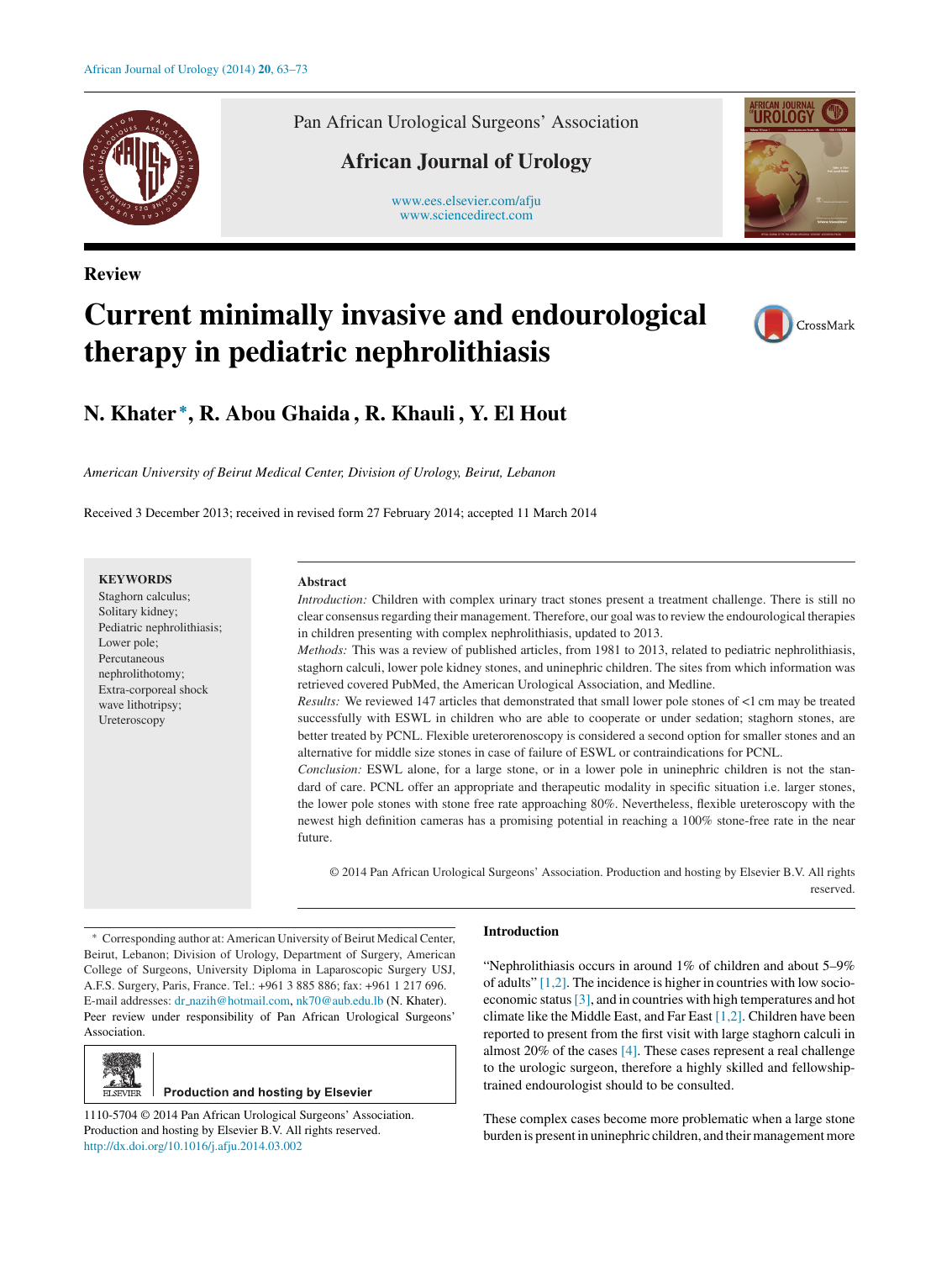<span id="page-1-0"></span>problematic. Solitary kidneys are the result of either congenital renal anomalies or acquired renal diseases. For decades, and before the era of endourology and minimally invasive therapies, kidney stones in children have been treated by open surgery. Uninephric patients presenting with large kidney stones or staghorn calculi were initially treated with techniques including open nephrolithotomy and pyelolithotomy.

Since its introduction in the early 1980s ESWL replaced open surgery and even PCNL as the preferred modality for the treatment of upper tract stones [\[5–7\].](#page-6-0)

Nowadays, ESWL is considered an optimal method for the treatment of mid-sized and small upper tract stones. However, ESWL has shown to have limits and shortcomings for stones with a large burden, in a solitary kidney, or in lower poles, or even when the stone composition is an obstacle (cystine, calcium oxalate monohydrate). In parallel, endourological modalities have flourished and expanded, including rigid and flexible ureterorenoscopy (fURS) [\[8–10\], i](#page-6-0)n addition to percutaneous nephrolithotomy (PCNL) that was introduced in the 1970s. On the other hand, when considering nephrolithiasis in a solitary kidney, multiple other factors should be taken into consideration, in order to choose the best therapeutic option, including the renal anatomy, obesity of the pediatric patients if present, equipment and the surgeon's expertise and skill [\[11\].](#page-7-0)

Therefore, the objective of the present review was to detail current techniques and results, including ESWL, fURS, PCNL, discussing the efficacy and disadvantages of each procedure, with future trends, for the treatment of children presenting with complex nephrolithiasis, including lower pole stone or staghorn calculi, and solitary kidneys, as updated to 2013.

#### **Methods**

We performed a literature search of papers published between 1981 and 2013, and included 147 results, between published papers and guidelines, in our review. Around 200 papers were identified in our literature search. The criteria for inclusion of a paper in our review were the presence of the combination of the following key words: solitary kidney, pediatric nephrolithiasis, lower pole, percutaneous nephrolithotomy, extra-corporeal shock wave lithotripsy, ureteroscopy, and staghorn calculus.

The information covered was retrieved electronic Database such as PubMed, Medline, Medscape, Cochrane database, and the American Urological Association. Some articles were identified using table of contents of the Journal of Endourology, Clinical Imaging, the Journal of Urology, and Archives of Surgery.

The role of ESWL, PCNL and fURS in the management of complex pediatric nephrolithiasis was reviewed including lower pole stone or staghorn calculi, and solitary kidneys, as updated to 2013.

# **Results**

Endourology and minimally invasive methods have progressively replaced open surgery, for the treatment of kidney stones, over the past 30 years. Pediatric endourology has been replacing open surgery too, with the first reported pediatric PCNL in 1984 and ESWL in 1986 [\[12,13\]. T](#page-7-0)he European Society of Pediatric Urology **Table 1** Criteria associated with the lowest SFR during ESWL for lower pole kidney stone in children with a solitary kidney.

| Long lower pole $(>1 \text{ cm})$                                                                     |
|-------------------------------------------------------------------------------------------------------|
| Infundibular length of $<$ 3 cm                                                                       |
| Steep infundibulo-pelvic angle <45 degrees                                                            |
| Infundibular width <5 mm                                                                              |
| Resistant stones in children (cystine, calcium oxalate monohydrate, $\dots$ ).                        |
| Criteria related with the lowest SFR during ESWL for lower pole kidney<br>stone in a solitary kidney. |

(ESPU) recently published guidelines, recommending PCNL as the treatment of choice in children with staghorn calculi, and ESWL as a second line treatment [\[14\].](#page-7-0) Nevertheless, these recommendations need to always be tailored to the child's anatomical factors, including the renal collecting system, in addition to the size of the stone, exact location, and chemical composition. Children need not to be excessively radiated too during these minimally invasive procedures, therefore the shortest, fastest, and most efficient technique is the one to adopt.

# *1-ESWL*

In adults as well as children ESWL has been adopted as a first option for intermediate and small kidney stones. The limitation in a solitary kidney would be mainly in the presence of a lower pole stone, because of a lower stone-free rate (SFR) varying between 25 and 85%. Therefore, ESWL might be adopted, in a solitary kidney in case the stone is present in the upper or middle calyces. In the presence of a lower pole kidney stone, ESWL has been considered for sizes reaching a maximum of 1.5 cm; nevertheless, certain criteria would make this intervention less successful (Table 1).

In children, ESWL was introduced for the first time in 1986 [\[12\],](#page-7-0) and Orsola et al. [\[15\],](#page-7-0) in 1999, were the first to report ESWL as a single therapy in children with staghorn calculi, rendering 11 out of 15 children stone-free.

SFR are recently reaching higher rates, up to 88%, for children with staghorn calculi, as reported by Lottmann et al. [\[16,17\].](#page-7-0)

Recommendations for ESWL in children with staghorn calculi differ slightly from adults, since children have a smaller stone burden in general, with smaller body volume and less abdominal fat, allowing a better shockwave transmission, resulting in higher SFR's [\[15,17\].](#page-7-0) Therefore, some authors suggest that ESWL can be offered as a single therapy in children with staghorn calculi [\[15,17\].](#page-7-0) It is a safe and effective technique as reported in large series of children, and despite some discouraging reports, ESWL showed no evidence of renal scarring, renal function loss nor change in blood pressure, as demonstrated in multiple studies [\[18,19\],](#page-7-0) and as outlined in the recent reports of the (ESPU) [\[14\].](#page-7-0) Some minor side effects are nonetheless reported, such as ecchymosis, hematuria (40%) and renal colic (10–50%). When the stone is fragmented, multiple small fragments can accumulate in the distal ureter, causing again a secondary obstruction of the collecting system, called "Steinstrasse", and it may occur in the pediatric population in 2–6% [\[20,21\].](#page-7-0) The major limitations of ESWL in pediatric patients are mainly the need for multiple sessions, most of them requiring general anesthesia, an increased clearance time, obstruction resulting in renal colic, and a higher rate of admission to the hospital.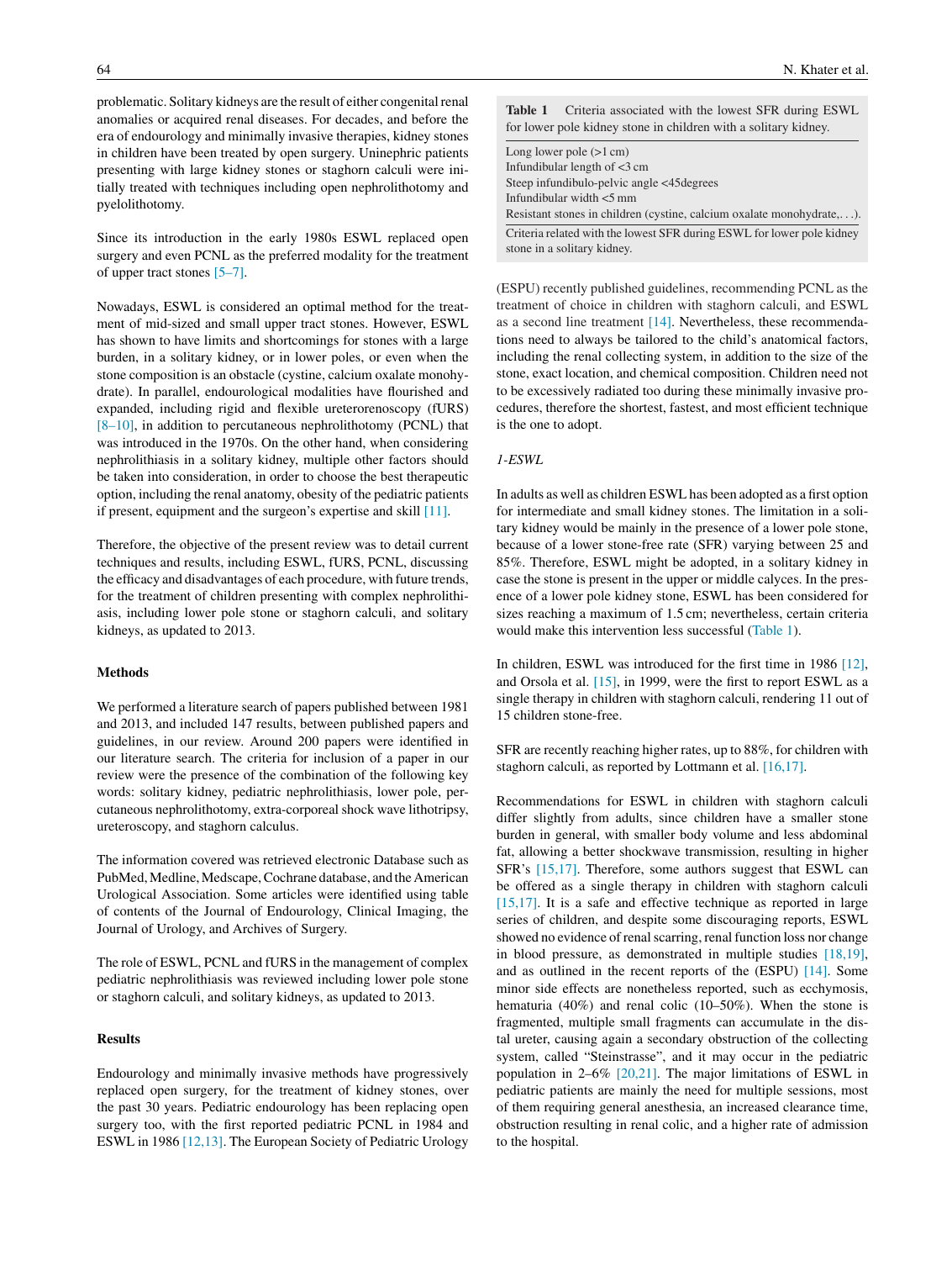Concerning lower pole stones, by reviewing the literature, The SFR after ESWL is lower in patients with a large stone burden or lower pole stones [\[22\],](#page-7-0) because gravity impedes the clearance of stone fragments from lower pole calyces. [\[23\]. O](#page-7-0)ver the last two decades, numerous anatomical factors have been identified resulting in lowest clearance rates after ESWL, for lower pole stones ([Table 1\)](#page-1-0) [\[24–28\].](#page-7-0) Even the skin-to-stone distance that has been thought to be an important factor in the past is nowadays not accepted by all authors [\[29–32\].](#page-7-0)

New approaches have been implemented recently to minimize the temporary damage to the kidney during ESWL [\[33,34\].](#page-7-0) These techniques may be applied to children with solitary kidneys, and include the use of a low-energy shockwave pretreatment, followed by high energy treatment. It will induce a diffuse renal parenchymal vasoconstriction during ESWL, instead of afterwards, as is the case with no pretreatment [\[35\].](#page-7-0) Lowering the rate to 60/min also improves stone fragmentation and minimizes parenchymal damage [\[36\]. H](#page-7-0)igher clearance rates are achieved in treating nephrolithiasis in uninephric children.

Most centers and authors assess the SFR, after ESWL, at 3 months. The reported SFRs at 3 months after ESWL for stones <10 mm, 10–20 mm, and >20 mm in diameter are 64–84%, 38–66%, and 25–49%, respectively [\[25,37–39\]. S](#page-7-0)everal authors have tried to compare different modalities for the treatment of staghorn or lower pole calculi in children with a solitary kidney. In 1994, Lingeman et al. [\[40\]](#page-7-0) did a meta-analysis and compared ESWL to PCNL, in the management of lower pole stones. In that study, PCNL was associated with a significantly higher SFR of 90%, compared to 59% with ESWL. Stone burden and size were negative factors for the results of ESWL as expected. Furthermore, the "Lower Pole Study Group" published a randomized controlled trial comparing ESWL with PCNL [\[41\].](#page-7-0) At 3 months follow-up PCNL was associated with a high SFR of 97%, compared to only 37% after ESWL. But when incorporating stone size, the SFR after ESWL for stones of <10 mm was 63%, decreased to 21% for stones between 10 and 20 mm, and 14% for those of >20 mm. Hospital stay was shorter for ESWL as well. The authors demonstrated that ESWL was an acceptable method for lower poles stones of <10 mm, but patients presenting with larger stones may benefit from other endourological techniques especially in children with solitary kidneys.

### *2-fURS*

Over the past ten years, some new case series have been published, on the role of ureteroscopy and mostly flexible ureteroscopy (fURS) in the management of renal stones in children ([Table 2\)](#page-3-0) [\[42–50\].](#page-7-0) The main limitations of these case series are the small number of cases reported, and the location of those stones, that is mainly in the ureter, therefore providing less data on the complex stones in children, represented by the lower pole stones, as published by Cannon et al. [\[47\]](#page-7-0) and Kim et al. [\[49\]. S](#page-7-0)uccess rates as high as 98% and 100% were reported [\[43,45\],](#page-7-0) however this SFR becomes smaller (76%) when it involves lower pole stones, as reported by Cannon et al. [\[47\]. D](#page-7-0)ave et al. [\[48\]](#page-7-0) reported a similar SFR reaching 75% when it involved renal pelvis stones.

In order to access lower pole kidney stones in children, the newest generation of flexible ureteroscope represent an ideal tool. It may be utilized safely in case of solitary kidney in children, however concerns may exist in case of a large stone burden as in staghorn calculi. Actually, fURS is recommended as a second-line treatment for calculi of  $\lt 10$  mm, or as the third option for stones of  $1-2$  cm, by the Guidelines of the European Association of Urology (EAU). fURS is not recommended for stones of >2 cm [\[51\]. T](#page-8-0)he newest 2012 EAU guidelines changed that [\[52\]. W](#page-8-0)hile fURS was considered till now a second option for small stones, it has now been upgraded as an alternative to PCNL for stones of intermediate size (1–2 cm). ESWL has been downgraded to the second option for the management of such stones. Multiple improvements have been made, for the successful management of stones in the lower pole, while using fURS, in particular the deflection mechanisms allowing better intrarenal navigation [\[53\]. N](#page-8-0)owadays, the newest ureteroscopes have an outer diameter of <9 F allowing direct access to the upper tract without dilatation of the ureteral orifice  $[9,10,54–56]$ . Using access sheaths also facilitates this intervention and improves the results [\[57,58\].](#page-8-0) The newest generation of flexible endoscopes allowed the urologic surgeon to make better use of fURS [\[59–62\].](#page-8-0) Consequently, Flexible ureteroscopes have been used with great success in lower pole stones in a solitary kidney. Digital ureteroscopes have been recently introduced. They have a better resolution than the first generation fiber-optic endoscopes, since they include a camera chip at their tip, resulting in the best visual quality, in addition to an incorporated light source [\[63\]. I](#page-8-0)n 2005, the Lower Pole Study Group published a second randomized controlled trial, and compared fURS to ESWL for small lower-pole stones [\[64\]. A](#page-8-0)fter 3 months, fURS did not have a better outcome statistically, when compared to ESWL (SFR 50% vs. 35%, fURS vs. ESWL, respectively). However, the length of hospital stay, complication rates and the need for other secondary procedures were the same. But this study had some limitations. It included a limited number of patients, and 19 centers that recruited patients with a different caseload and tools. In some recent studies, authors have reported that fURS could be considered for even larger stones [\[38–41\]. I](#page-7-0)n some series, fURS achieved a high SFR after 1month, similar to that reached by PCNL [\[65–67\].](#page-8-0)

Ureteroscopy in children has some technical aspects that need to be taken into consideration. Ureteral dilatation was needed when large rigid ureteroscopes were used, as reported in the series of Bassiri et al. [\[68\], w](#page-8-0)here most of the children had a ureteral dilatation when 11.5 French rigid ureteroscope was used. With the newest generation of flexible ureteroscope (4.5 French), ureteral dilatation is not needed, as published in the Philadelphia series [\[49\]. T](#page-7-0)he other technical issue is the need for ureteral stenting after stone removal. The need for ureteral stenting after stone removal remains controversial, but is determined by the stone burden, the degree of ureteral edema, and patient characteristics. Herndon et al. [\[69\]](#page-8-0) stented 21% of the children, and the main reasons were the need for subsequent ESWL, ureteral edema, perforation and stone impaction.

#### *3-PCNL*

In the 1970s PCNL was adopted as a minimally invasive therapy for large kidney stones, and subsequently it has been optimized [\[70\].](#page-8-0) It has an excellent efficacy in the treatment of large staghorn calculi, renal pelvic stones, in specifically lower-pole ones with a very high clearance rate [\[40\]. I](#page-7-0)t demonstrated an SFR of 100%, 93% and 86% for stones measuring <1 cm, 1–2 cm and larger stones, respectively, in the Lower Pole I Study [\[41\], i](#page-7-0)n addition to other studies too [\[71,72\]. T](#page-8-0)o make PCNL even less invasive, mini-PCNL (using 18F sheaths, compared to 24-30F in regular PNCL) was introduced for stones <2 cm in diameter [\[73–75\].](#page-8-0) Mini-PCNL has the advantage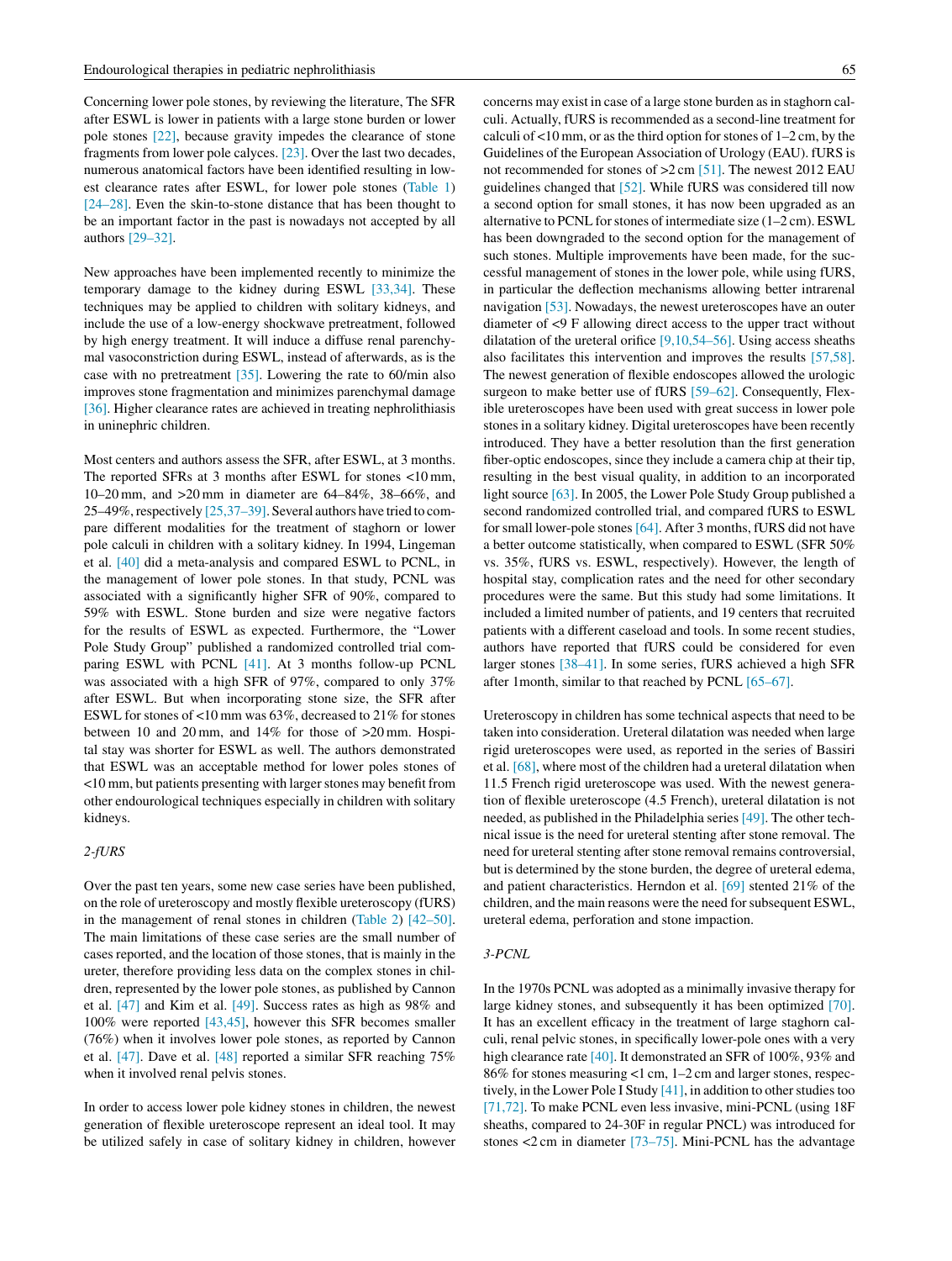<span id="page-3-0"></span>

| Authors              | Number of children treated | Ureteral stones | Renal stones      | Stone size (mm) | Success and stone-free rate (SFR) |
|----------------------|----------------------------|-----------------|-------------------|-----------------|-----------------------------------|
| Tan et al. $[42]$    | 23                         | 25              | $\mathfrak{D}$    | 9               | 95%                               |
| Minevich et al. [43] | 58                         | 58              | 7 patients        | N/A             | 98%                               |
| Thomas et al. [44]   | 29                         | 28              | 1 patient         | 6               | 88%                               |
| Sofer et al. $[45]$  | 21                         | 12              | 9                 | 11              | $100\%$                           |
| Smaldone et al. [46] | 100                        | 67              | 33                | 8               | 91%                               |
| Cannon et al. [47]   | 21                         | $\Omega$        | Lower pole        | 12              | 76%                               |
| Dave et al. $[48]$   | 19                         | 0               | 23                | 17              | Pelvic 75%                        |
|                      |                            |                 | stones            |                 | Polar $100\%$                     |
|                      |                            |                 |                   |                 | Staghorn 14%                      |
| Kim et al. $[49]$    | 167                        | 66              | 101 stones $(87)$ | 6               | $100\%$ if < $10 \text{ mm}$      |
|                      |                            |                 | lower pole)       |                 | 97\% if $>10$ mm                  |
| Tanaka et al. [50]   | 50                         | $\Omega$        | 52                | 8               | 58%                               |

of causing less morbidity, less painful, with reduced bleeding [\[76\].](#page-8-0) Several studies have compared conventional PCNL to mini-PCNL [\[74,77,78\]. T](#page-8-0)he studies of Lahme et al. [\[74,79\]](#page-8-0) emphasized the question of whether mini-PCNL will result in an extension of the indications for percutaneous therapies. Nagele et al. [\[80\]](#page-8-0) demonstrated the safety of mini-PCNL even for smaller stones of 8–15 mm with an excellent SFR. It seems to be the method of choice for staghorn and lower pole calculi, particularly in uninephric children. However, further prospective studies will need to assess this technique.

The first pediatric PCNL was reported in 1985 by Woodside et al. [\[13\]. S](#page-7-0)ome initial concerns, including parenchymal damage, exposure to radiation, bleeding and sepsis [\[81–83\],](#page-8-0) lead to a delay in adopting this technique in children. Initial reports on PCNL in the pediatric population emphasized that the main reason behind these complications was the use of large adult-sized catheters, sheaths, and devices, as demonstrated by Desai et al. [\[84\],](#page-8-0) and Zeren et al. [\[85\].](#page-8-0)

However, with time leading to a higher learning curve, several recent studies showed that PCNL was not correlated with renal parenchymal damage, and that it was a safe technique in children with staghorn calculi, as reported by Mor et al. [\[82\],](#page-8-0) and by Dawaba et al. [\[83\].](#page-8-0)

#### **Discussion**

Pediatric nephrolithiasis is a well known entity. It becomes more problematic in children who present with complex kidney stones, including staghorn calculi, stones in lower pole calyces, or the combination of complex stones in uninephric patients.

Staghorn stones are branched stones that typically fill the renal pelvis with branching into the calyces. They may be complete or partial [\[86\], a](#page-8-0)nd in pediatric population, like in adults, their chemical composition is magnesium ammonium phosphate (struvite), in the context of infectious stones [\[87\]](#page-8-0) and/or calcium carbonate apatite, less frequently uric acid or cystine. As in adult patients, treatment of pediatric nephrolithiasis starts with treatment of the underlying medical cause if it exists, like treatment of infections, to avoid recurrence of any infectious stone [\[88,89\].](#page-8-0) Any cystine stone should be treated with alkalinization and Tiopronin (Thiola®). The challenge becomes more problematic in the presence of staghorn calculi in children with repetitive infections since the endourologic surgeon needs to have the best treatment in the armamentarium with the least damage to the renal parenchyma [\[86,90–94\].](#page-8-0)

Raza et al. [95] reviewed papers published between 1988 and 2003 in the management of pediatric nephrolithiasis, by comparing the three modalities, but not necessarily including complex stones. In general, the authors concluded that renal stones <20 mm are effectively treated by ESWL. For renal stones > 20 mm or staghorn stones, PCNL was the preferred primary modality, with high SFR (stonefree rate). Ureteroscopy with holmium laser stone fragmentation has high SFR, low complication rates, however this superiority was demonstrated for ureteral stones only [\[95\],](#page-8-0) and not for complex cases (Table 3).

Regarding children with staghorn stones, ESWL seems to have an increased rate of re-admissions, and multiple sessions. Al-Busaidy et al. [\[96\]](#page-8-0) reported an SFR reaching almost 80%, where 42 children were treated, however adjunct procedures were added to the final management, and this indicates that PCNL is a valid alternative in the surgical treatment of children with staghorn stones, as demonstrated in multiple published series [\(Table 4\)](#page-4-0) [\[15,17,84,96–99\].](#page-7-0) The issue of ureteral stenting after ESWL for staghorn calculi in children is controversial. Al-Busaidy et al. [\[96\]](#page-8-0) reported that there were no differences in the stone-free rates between stented and unstented children, however the unstented children had more complications after the procedure. He recommended routine ureteral stenting prior to ESWL in children with staghorn

|                      | <b>Table 3</b> Comparison of outcomes including SFR (stone-free rate), |
|----------------------|------------------------------------------------------------------------|
|                      | need for ancillary procedures and complication rate, for the three     |
|                      | different endourological modalities in pediatric nephrolithiasis, by   |
| Raza et al. $[95]$ . |                                                                        |

|                                 | <b>ESWL</b> | PCNL | <b>URS</b> |
|---------------------------------|-------------|------|------------|
| Number of patients              | 122         | 37   | 35         |
| Number of renal units           | 140         | 43   | 35         |
| Mean age (years)                | 7.7         | 6.4  | 5.9        |
| Number of treatments            | 209         | 46   | 53         |
| Stone size (mm)                 | 17          | 40   | 12         |
| Associated ancillary procedures | 45%         | 34%  | 26%        |
| Complication rate               | 26%         | 6%   | $0\%$      |
| SFR (Stone-free rate)           | $84\%$ if   | 79%  | 100%       |
|                                 | $<$ 20 mm   |      |            |
|                                 | $54\%$ if   |      |            |
|                                 | $>20$ mm    |      |            |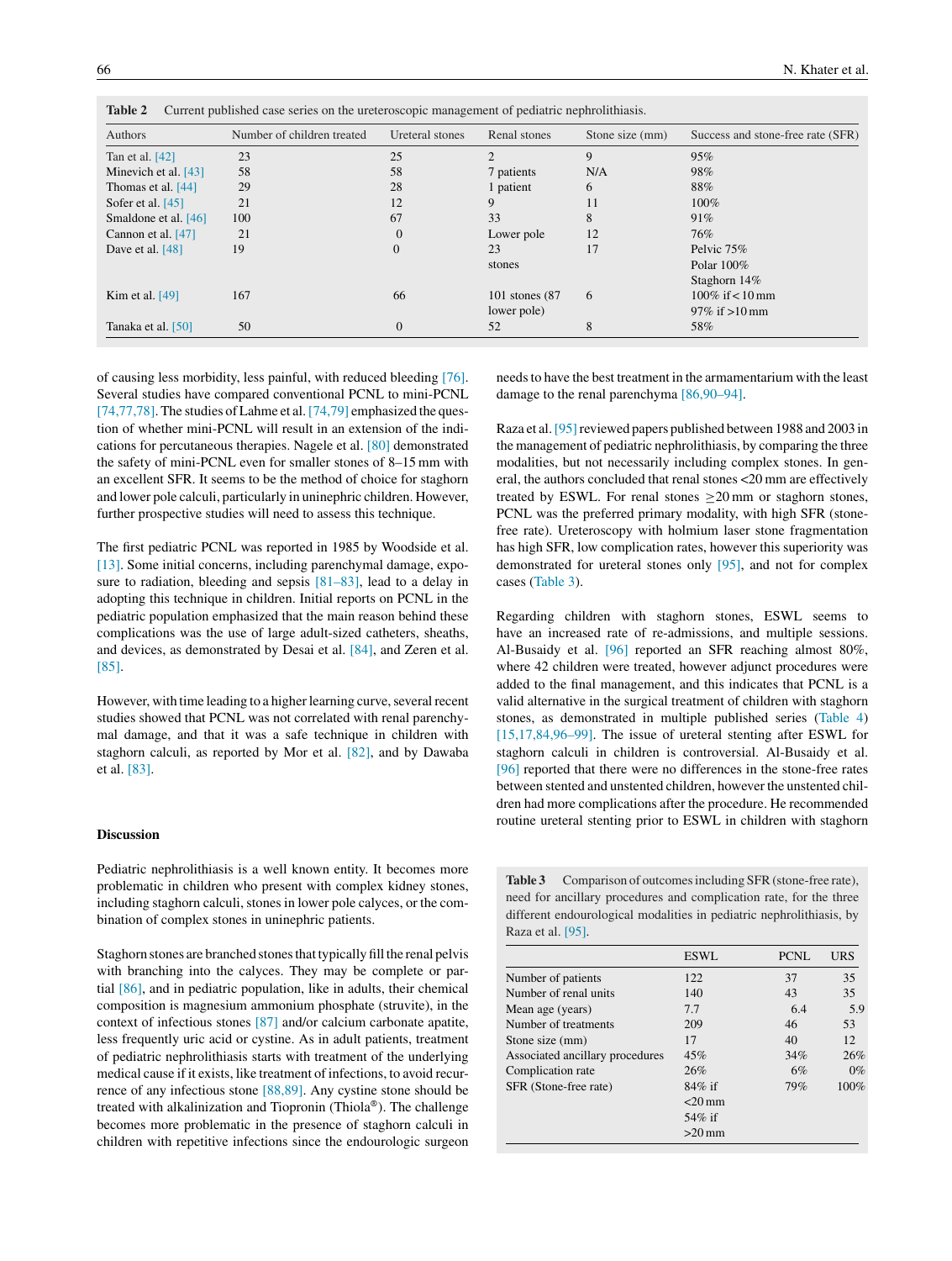| Number of children treated in published series | Age and/or stone characteristics                                                                                        | $SFR$ (%) (stone free rate) |
|------------------------------------------------|-------------------------------------------------------------------------------------------------------------------------|-----------------------------|
| <b>PCNL</b>                                    |                                                                                                                         |                             |
| Desai et al. [84,142]                          | Complete and partial staghorn                                                                                           | $90\%$                      |
| Kumar et al. [97]                              | Staghorn defined as occupying more than 1 calyx                                                                         | $92\%$                      |
| Gonen et al. [98]                              | Complete and partial staghorn                                                                                           | 68%                         |
| Aron et al. [99]                               | Pre-school children                                                                                                     | $90\%$                      |
| <b>ESWL</b>                                    |                                                                                                                         |                             |
| Orsola et al. $[15]$                           | 1 year to 13 years                                                                                                      | 73%                         |
| Lottmann et al. $[16]$                         | 5 months to 11 years                                                                                                    | 78%                         |
| Al-Busaidy et al. [96]                         | 9 months to 12 years                                                                                                    | 79%                         |
|                                                | Overview and comparison of PCNL and ESWL results in published series for the treatment of staghorn calculi in children. |                             |

<span id="page-4-0"></span>**Table 4** Overview and Comparison of PCNL and ESWL results in published series for the treatment of staghorn calculi in children.

calculi [\[96\]. E](#page-8-0)SWL in children has been shown to expose the patient to less radiation as compared to adults  $[18,21]$ . In general, children aged less than 10 years will need general anesthesia during the sessions of ESWL, whereas patients older than 10 years may benefit from a light intravenous sedation [\[100\]. S](#page-9-0)ince staghorn calculi are basically infectious stones, they represent a risk for recurrence in children, especially after an initial session of ESWL. These recurrences seem to be higher when compared to adults, as reported by Afshar el al. [\[90\], r](#page-8-0)eaching almost 35% at 4 years, and as demonstrated by Nijman et al. [\[101\].](#page-9-0)

PCNL is now considered the safest, fastest and first-line approach for the treatment of staghorn calculi in adults [\[14,86\], a](#page-7-0)nd with this gain in experience and optimization of the instruments, PCNL is becoming more adopted as a first-line treatment for staghorn calculi in children [\[97\],](#page-9-0) as reported in the guidelines of the AUA in 2005, and the ESPU in 2012 [\[14,86\]. P](#page-7-0)CNL as monotherapy for staghorn calculi can achieve SFRs of 60–100% in patients with a wide age range [\[98,102,103\],](#page-9-0) and Aron et al. demonstrated that PCNL in children below age 10 has an SFR of 90% [\[99\], a](#page-9-0)nd almost 100% as reported by Romanowsky et al. [\[104\]. N](#page-9-0)evertheless, PCNL has a reported incidence of complications in pediatric population, with a 25% risk of bleeding requiring transfusion as published by Zeren et al. [\[85\]. S](#page-8-0)tone burden and instrument size are related to those complications, mostly bleeding, as reported by Kapoor et al. [\[103\]. W](#page-9-0)hile other complications are less dangerous (urinary leak, fever...) [\[103,105–114\], s](#page-9-0)epsis from large struvite staghorn stone is the most serious complication, and can be lethal [\[115\].](#page-9-0)

Regarding children with small lower-pole kidney stones, ESWL seems to be the first option as a treatment modality [\[116\], a](#page-9-0)nd this may be extrapolated to solitary kidneys as well. Benefits include a good SFR, minimal complications, and no need for general anesthesia if the child is above 10 years of age  $[25,38]$ . The updated EAU Guidelines in 2012 (Fig. 1) [\[52\]](#page-8-0) underlined that the treatment outcome for stones of 1–2 cm depends on the predictive factors [\(Table 1\).](#page-1-0) If ESWL fails to clear the stone burden, endourological approaches must be considered. Preliminary reports did not demonstrate that fURS was superior to ESWL, but more recent reports suggest that it has greater advantages [\[11,117,118\].](#page-7-0) A skilled urologic surgeon will be able to have an almost 100% SFR when using fURS in lower pole stone, and should be encouraged to use it more in children with a solitary kidney. In addition to that, sometimes ESWL is not an appropriate option in the presence of bleeding dysfunction, children with elevated BMI, and unusual renal anatomy [\[119\]. I](#page-9-0)n a lower pole stone of >1.5 cm in a solitary kidney, PCNL seems to be the treatment of choice [\[37\]. I](#page-7-0)t has a very high SFR, but requires general anesthesia, and when compared to ESWL and fURS, it has a higher rate of complications [\[117\].](#page-9-0) Srisubat et al. [\[117\]](#page-9-0) reported in 2009 an analysis of ESWL vs. URS vs. PCNL for treating renal calculi. ESWL had the lowest efficacy while PCNL and URS showed no statistical difference. It is obvious that the hospital stay was shorter with ESWL, but all three treatments seemed to offer a good chance of stone-free rate [\[38\]. T](#page-7-0)he available studies had low quality data, because the authors included only three studies in the meta-analysis.

First-line treatment for stones >1.5 cm in diameter, especially lower pole stones, however some clinicians have reported that this technique is effective and safe. A combined approach in children (fURS+ PCNL) might be an alternative plan in certain institutions. However, even in the presence of these combined techniques, PCNL seems to have superiority in term of results and clearance rates, when compared to fURS. In children who are not good candidates for PCNL, fURS can be used [\[120\]. F](#page-9-0)urthermore, in obese patients, the efficacy of ESWL is limited, and PCNL can be technically impossible if the needle is unable to reach the kidney, whereas fURS can be used without these limitations [\[121\].](#page-9-0)

Regarding children with stones in a solitary kidney, no major randomized control trial assessed head to head the outcomes of PCNL



**Figure 1** Management of lower pole kidney stone according to the updated 2012 EAU guidelines.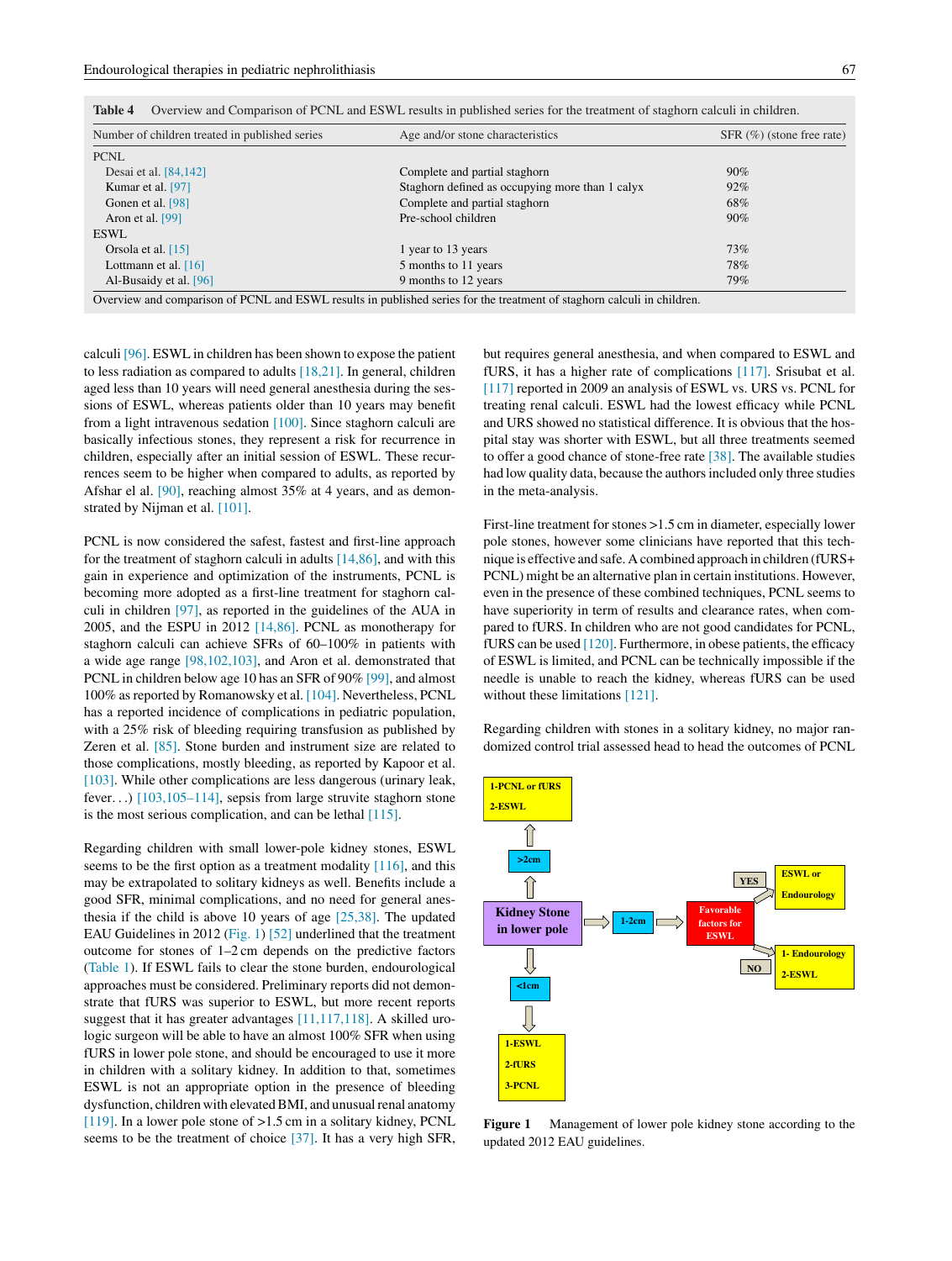in comparison to fURS. An idea can be projected from the conclusions of many studies performed on adult subject. One such study was conducted by Kupajski et al. at the Medical University of Poland [\[122\]. I](#page-9-0)t was done to assess the risk factors that can affect the final result, PCNL and fURS in patients with a solitary kidney, taking into consideration the positioning, diameter and number of stones in the urinary tract, and to assess the impact of the location of the stones on the effectiveness of the minimally invasive treatment. In their study, 51 patients operated between 1999 and 2008 in their urology department using PCNL and fURS due to stones located in the pyelo-calyceal system or the ureter were subjected to retrospective assessment. All patients had lost the contralateral kidney from previous surgery. 34 PCNLs were performed on patients with a solitary kidney (66.7%). 17 patients required fURS (33.3%). PCNLs and fURS led to full recovery of 70.6% of patients. No complications were observed in 74.5% of patients with a single kidney. Significantly higher percentage of complications was observed in patients with two stones. The percentage of complications was also significantly higher in patients with 2 cm or bigger stones. Analysis of the impact of the positioning of stone showed that the location of the stones did not affect the treatment result.

However, there were significant differences in the occurrence of complications depending on the location of stones. Kupajski et al. concluded that the effectiveness of minimally invasive PCNL and fURS treatment of a solitary kidney is adversely affected by the size of the stones and occurrence of more than one stone, which also increases the percentage of complications, as does the positioning of stones in calyces or in calyces and renal pelvis. Therefore, care must be taken when deciding which technique to consider in the presence of stones in uninephric children.

In general, PCNL is considered the best treatment option for large and complex calculi [\[123\].](#page-9-0) High success rates of more than 90% have been reported [\[124\],](#page-9-0) but bleeding is still one of the most common complications; bleeding requiring a transfusion has been reported between 0.8% and 45% in PCNL [\[125–127\]. M](#page-9-0)ost bleeding related to PCNL has been managed conservatively, with 1% of patients requiring angioembolization to control intractable bleeding [\[128\].](#page-9-0)

El-Nahas et al. reported on a large experience with PCNL (3878 cases), in order to study risk factors for extensive post-PCNL bleeding, and reported that the significant risk factors for severe bleeding included upper calyceal puncture, a staghorn stone, multiple punctures, an inexperienced urologic surgeon and the presence of a solitary kidney [\[129\]. T](#page-9-0)herefore solitary kidneys containing a lower pole stone could be a real technical challenge in children, based on these reports. Operative time, tract size of the PCNL, and type of lithotripter are other factors that influence bleeding [\[130\].](#page-9-0) The impact of PCNL on renal function is one of the most important considerations. However, the confounding effects of the normal contralateral kidney might preclude an accurate assessment of PCNL effects on renal function. Therefore, evaluating the impact of PCNL on kidney function in children with solitary kidneys would be more accurate. Despite multiple reports in animal models about the impact of PCNL on renal function using nuclear scintigraphy or serum/urine biochemical analyses, few clinical studies have been performed [\[131,132\].](#page-9-0)

Akman et al. conducted a study in Turkey [\[133\],](#page-9-0) in order to assess the outcomes of PCNL in patients with solitary kidneys in regard to

transfusion requirements, complications, and renal function at early and late postoperative periods. And it will be important to consider those outcomes on a lower pole kidney stone in a uninephric child. Between 2002 and 2009, 47 patients with a solitary kidney underwent PCNL in their medical center. Serum creatinine was measured preoperatively, on postoperative day 1, and at each follow-up visit at regular intervals. The 4-variable modification of diet in renal disease equation was used to calculate the estimated glomerular filtration rate (eGFR). The 5-stage classification of chronic kidney disease (CKD) was used according to the National Kidney Foundation published guidelines. Success was achieved in 84.5% of patients after 1 session of PCNL. Complex stones were present in 68.1% of patients. Among all patients, multiple access tracts were required in 23.4% of patients. Complications developed in 10.6% of patients. At a mean follow-up time of 18.7 months, the overall success rate improved to 97.7% after auxiliary treatments. According to CKD classification, kidney function was stable, improved and worse in 63.6%, 29.5%, and 6.8% of patients, respectively, compared with preoperative levels. Akman et al. concluded that PCNL is safe and has a low complication rate in patients with solitary kidneys. At long-term follow-up, renal function had stabilized or improved in more than 90% of patients with a solitary kidney after PCNL, and it should be considered the treatment of choice in children with lower pole stone in solitary kidneys.

Nonetheless, in order to minimize the undesired effect of multiple accesses on bleeding, the combined flexible nephroscope or ureteroscopic techniques with a single percutaneous access may be adopted instead of multiple accesses. Marguet et al. reported that though combined PCNL and ureteroscopic management can effectively decrease the number of the access tracts, this combined procedure does not significantly affect stone-free rate and operative time [\[134\].](#page-9-0)

Furthermore, although a 30-F tract was routinely used in the Turkish study of Akman et al., using smaller tract size may be less traumatic in kidneys with non-dilated calices and narrow infundibula, and it may reduce bleeding during PCNL in children. For PCNL therapy performed on a solitary kidney, the mini-perc and/or combination of single access and flexible instruments may be preferred. In contrast, a conservative approach using a single instead of multiple access tracts may be preferable.

On the other hand, only a few studies have studied the factors affecting renal function in patients with solitary kidneys in the late post-PCNL period. Mayo et al. assessed renal function with radionuclide studies and evaluated creatinine clearances in 15 patients with a normal contralateral kidney 2–3 months after PCNL and demonstrated improvements of renal function, especially in patients with infected stones [\[135\]. A](#page-9-0)nother study also revealed that female gender is one of the most important predictive factors for the preservation of renal function after PCNL [\[131\]. T](#page-9-0)he authors concluded that young girls are 3 times more likely to manifest improved renal functional outcomes 1 year postoperatively [\[131\]. I](#page-9-0)n contrast, Akman et al. [\[133\]](#page-9-0) found no significant correlation between postoperative kidney function and patient-related factors, like gender, presence of obesity, previous open kidney surgery, or grade of hydronephrosis.

Another very important factor that needs to be considered in PCNL is treating children with lower pole stones in a single kidney which has a potential effect on renal function from multiple access procedures. In the retrospective study of Akman et al. [\[133\], t](#page-9-0)he authors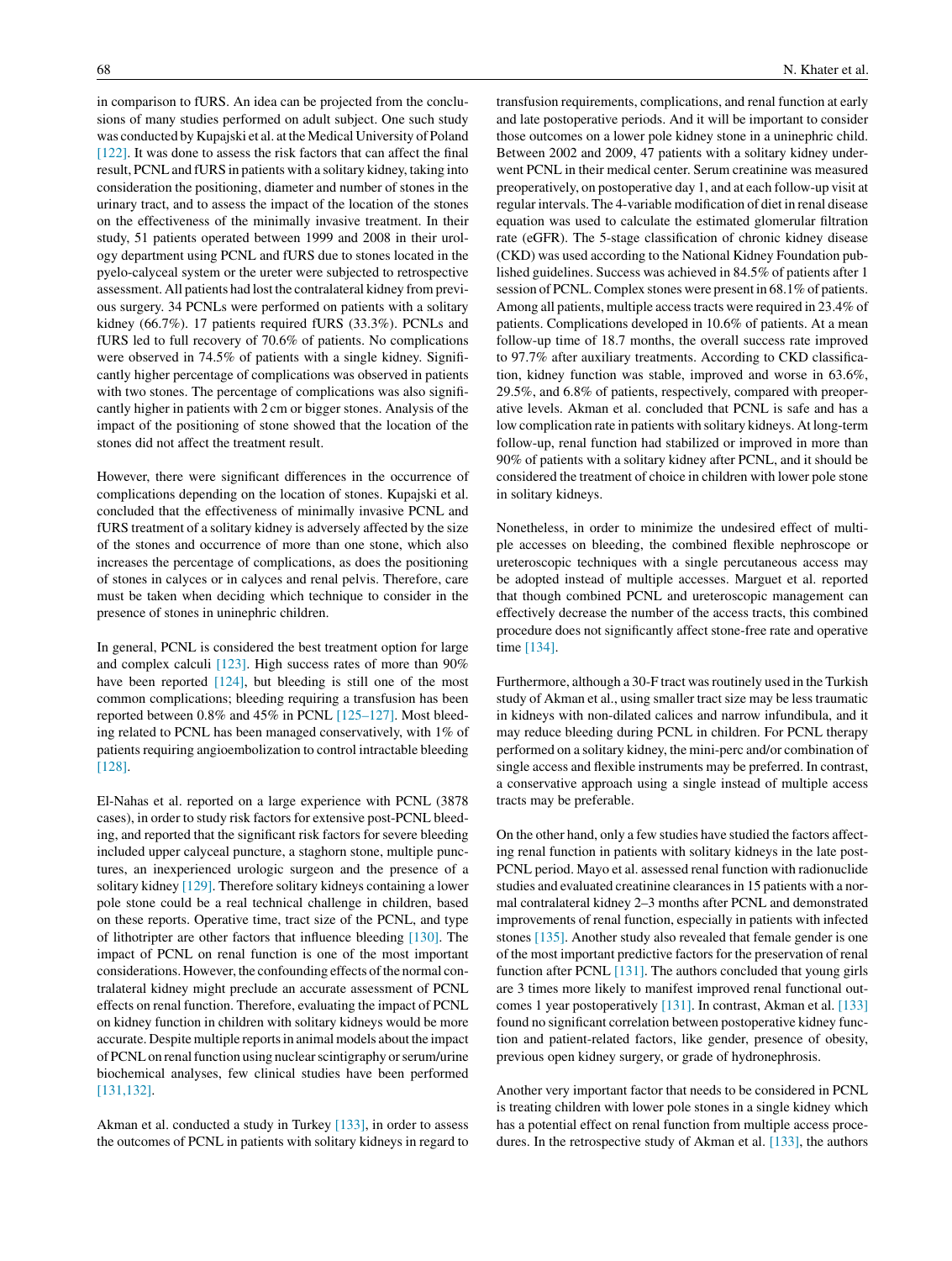<span id="page-6-0"></span>demonstrated that renal function in the early and late postoperative periods was not clinically affected by the creation of multiple tracts. Kidney function during the late postoperative period deteriorated in 1 of the 12 patients who had undergone PCNL with multiple accesses. Traxer et al. compared the extent of renal injury incurred by different sized nephrostomy tracts in female farm pigs undergoing 11- or 30-F percutaneous nephrostomies [\[136\].](#page-9-0) They reported a mean estimated scar volume of the 30- and 11-F tracts of 0.29 and 0.40 mL. Recently, the negative effects of shock wave lithotripsy, percutaneous nephrolithotomy and non-interventional observation were compared among adult patients with asymptomatic lower calyceal stones [\[137\].](#page-9-0) Results can give us an idea and might be extrapolated to solitary kidneys in children as well, pending a comparison of complication of each technique in the pediatrics population. All patients in the adult study were evaluated by renal scintigraphy at 6 weeks and 1 year after the intervention. At follow-up, scintigraphy revealed lower pole scarring in 16.1% of cases in the ESWL group, and lower pole access site scarring was reported in 1 patient in the PCNL group [\[137\].](#page-9-0) Finally, in another study, Liou and Streem found no significant difference between estimated creatinine clearances in patients with solitary kidneys who had undergone PCNL, shock wave lithotripsy or combined therapies [\[138\].](#page-9-0)

In 2011, Resorlu et al. [\[139\]](#page-9-0) evaluated the safety and efficacy of PCNL in the treatment of complex calyceal or staghorn stones in a solitary kidney and determined long-term renal functional results. The authors presented their experience with PCNL in treating 16 patients with staghorn stones in a solitary kidney to determine long-term renal functional results. They retrospectively reviewed the records of 16 patients, including young patients, with complex calyceal or staghorn stones in a solitary kidney treated with PCNL. Of these, 62.5% patients required a single tract, while 37.5% required multiple tracts. The calculi were extracted or fragmented successfully in 81.3% patients and complete stone clearance was achieved after the first stage. In two patients with residual calculi, a ureteral catheter was inserted and ESWL was performed. There were no significant intra-operative problems except in one patient, who had bleeding from an infundibular tear attributable to torquing. During the 1-year study period, none of the patients progressed to end-stage renal disease requiring dialysis. The authors demonstrated a significant improvement in creatinine and GFR levels from preoperatively to 1-year follow-up. In this study the demonstrated efficacy, low short-term complication rate and absence of long-term adverse effects on renal function confirm that PCNL is effective and safe in staghorn and lower pole calculi in the solitary kidney, and this may also be the case in children.

In summary, several studies have been published in order to assess minimally invasive therapies for the management of staghorn calculi, lower pole stones and stones in uninephric children. However, we lack randomized controlled studies comparing PCNL, ESWL, and fURS.

Patients presenting with lower pole stones in solitary kidneys remain problematic. A combined technique termed 'sandwich therapy', which consisted of primary percutaneous stone debulking followed by ESWL of any inaccessible, residual infundibulocalyceal stone fragments. However, improved PCNL techniques, achieved complete clearance of stone material at the time of the primary procedure, have decreased or eliminated the need for additional ESWL treatment, especially in children [\[140–142\].](#page-9-0)

For renal stones less than 20 mm in size, fURS is an excellent minimally invasive technique with high SFR. Recently, new publications report that fURS is a viable treatment for large renal calculi [\[143–145\].](#page-10-0) A disadvantage of fURS is that several interventions may be required to clear a large stone burden. Overall, fURS has fewer complications when compared to PCNL [\[146,147\].](#page-10-0)

## **Conclusion**

Children with staghorn calculi, stones in lower poles, and stones in a solitary kidney are among the most challenging cases in endourology.

Uninephric children with renal stones of <10 mm are usually successfully treated with ESWL; larger stones, especially within the lower pole, are more efficiently treated by PCNL. fURS is recommended as a second-line alternative treatment for smaller lower-pole stones and as an alternative for stones of moderate size if there are negative predictors for the success of ESWL. Nevertheless, fURS is being used for such stones by urologic surgeons. For renal stones less than 20 mm in size, fURS is an excellent minimally invasive technique with high SFR, especially in lower pole stones in uninephric children. PCNL is a safe procedure with a high SFR, and an acceptably low complication rate in children presenting with large staghorn calculi or lower pole stones in a solitary kidney. Multiple access tracts slightly increase the risk of complications, such as the risk of blood transfusion, but they do not represent a major obstacle in a young healthy child; furthermore, in the case of lower pole stones in a solitary kidney, multiple tract access does not seem to lead to a reduction in renal function, when compared to a single-tract access.

Finally, in the presence of this wide armamentarium, surgeon's preferences are to be added to the choice of the best therapy. More prospective, randomized studies with large patient numbers are required, in addition to the development of new surgical devices and minimally invasive endourological techniques to optimize endourological therapy.

#### **Conflict of interest**

The authors declare that they have no conflict of interest.

#### **References**

- [1] Sarica K. Pediatric urolithiasis. Etiology, specific pathogenesis and medical treatment. Urol Res 2006;24:1–6.
- [2] Sarica K. Medical aspect and minimal invasive treatment of urinary stones in children. Arch Ital Urol Androl 2008;80:43–9.
- [3] Milliner DS, Murphy ME. Urolithiasis in pediatric patients. Mayo Clin Proc 1993;68:241–8.
- [4] Chaabouni MN, Kessentini K, Letaief Y, Mhiri MN. Staghorn calculi in children: 32 cases. Ann Urol 1992;26:319–23.
- [5] Chaussy C, Schmiedt E, Jocham D, Brendel W, Forssmann B, Walther V. First clinical experience with extracorporeally induced destruction of kidney stones by shock waves. J Urol 1982;127:417–20.
- [6] Preminger GM, Tiselius HG, Assimos DG, Alken P, Buck AC, Galluci M, et al. Guideline for the management of ureteral calculi. Eur Urol 2007;52:1610–31.
- [7] Tiselius HG, Ackermann D, Alken P, Buck C, Conort P, Gallucci M. Guidelines on urolithiasis. Eur Urol 2001;40:362–71.
- Marguet CG, Springhart WP, Auge BK, Preminger GM. Advances in the surgical management of nephrolithiasis. Minerva Urol Nefrol 2004;56:33–8.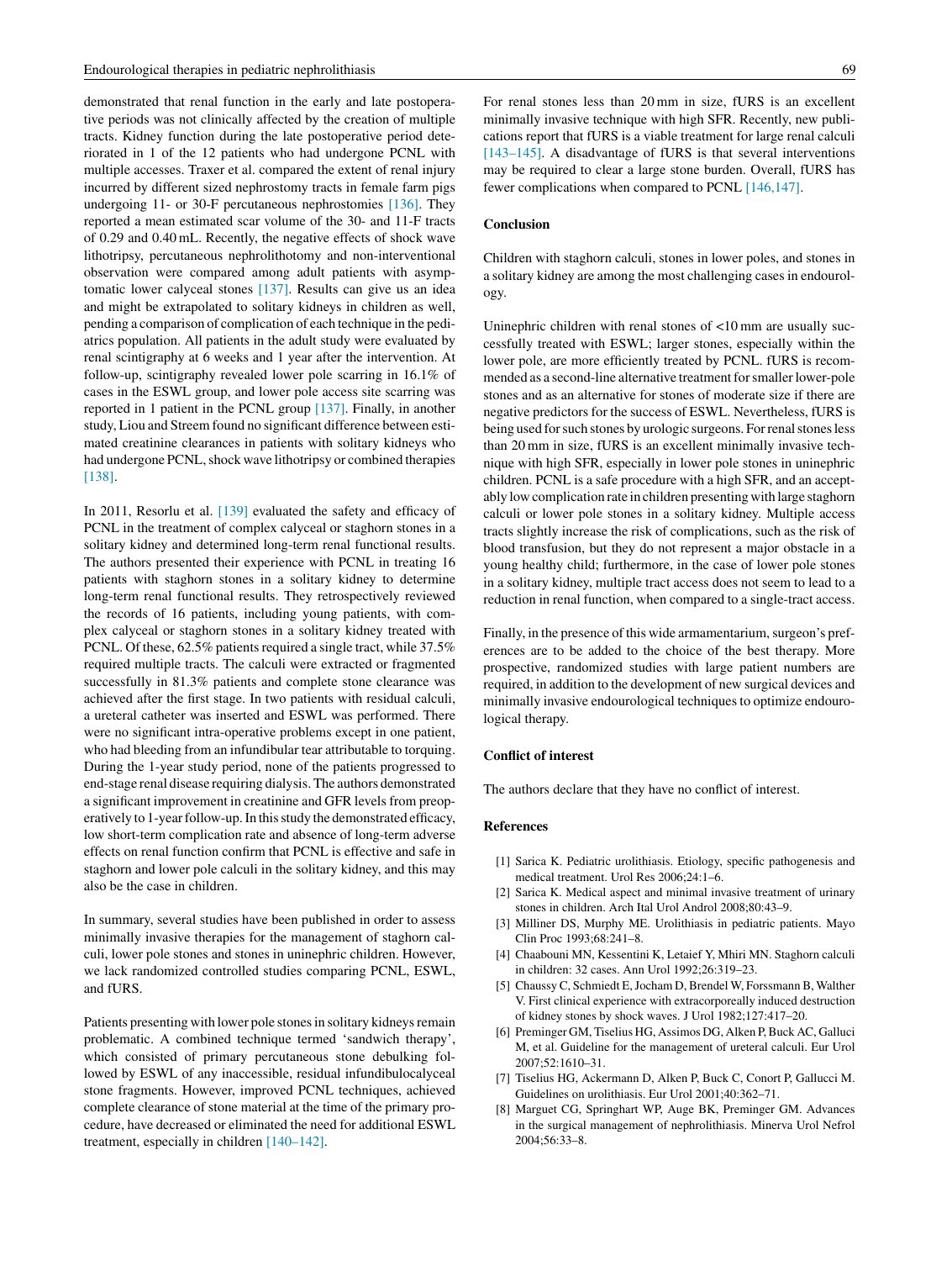- <span id="page-7-0"></span>[9] Tan YH, Preminger GM. Advances in video and imaging in ureteroscopy. Urol Clin North Am 2004;31:33–42.
- [10] Chow GK, Patterson DE, Blute ML, Segura JW. Ureteroscopy effect of technology and technique on clinical practice. J Urol 2003;170:99–102.
- [11] Raman JD, Pearle MS. Management options for lower pole renal calculi. Curr Opin Urol 2008;18:214–9.
- [12] Newman DM, Coury T, Lingeman JE, Mertz JH, Mosbaugh PG, Steele RE, et al. Extracorporeal shockwave lithotripsy experience in children. J Urol 1986;136:238–40.
- [13] Woodside JR, Stevens GF, Stark GL, Borden TA, Ball WS. Percutaneous stone removal in children. J Urol 1985;134:1166–7.
- [14] Tekgül S, Riedmiller H, Dogan HS, Gerharz E, Hoebeke P, Kocvara R, et al. Guidelines on paediatric urology. Arnhem, The Netherlands: European Society for Paediatric Urology & European Association of Urology; 2012. p. 73–9.
- [15] Orsola A, Diaz I, Caffaratti J, Izquiredo F, Alberola J, Garat JM. Staghorn calculi in children: treatment with monotherapy extracorporeal shock wave lithotripsy. J Urol 1999;162: 1229–33.
- [16] Lottmann HB, Archambaud F, Traxer O, Mercier-Pageyral B, Helal B. The efficacy and parenchymal consequences of extracorporeal shock wave lithotripsy in infants. BJU Int 2000;85:311–5.
- [17] Lottmann HB, Traxer O, Archambaud F, Mercier-Pageyral B. Monotherapy extracorporeal shockwave lithotripsy for the treatment of staghorn calculi in children. J Urol 2001;165:2324–7.
- [18] Hammad FT, Kaya M, Kazim E. Pediatric extracorporeal shockwave lithotripsy: its efficiency at various locations in the upper tract. J Endourol 2009;23:229–35.
- [19] Vlajkovic M, Slavkovic A, Radovanovic M, Siric Z, Stefanovic V, Perovic S. Long-term functional outcome of kidneys in children with urolithiasis after ESWL treatment. Eur J Pediatr Surg 2002;12:118–23.
- [20] Aksoy Y, Ozbey I, Atmaca AF, Polat O. Extracorporeal shock wave lithotripsy in children: experience using a MPL-9000 lithotriptor. World J Urol 2004;22:115–9.
- [21] Ather MH, Noor MA. Does size and site matter for renal stones up to 30-mm in size in children treated by extracorporeal lithotripsy? Urology 2003;61:212–5.
- [22] Sampaio FJ. Renal anatomy. Endourologic considerations. Urol Clin North Am 2000;27:585–607.
- [23] Srivastava A, Zaman W, Singh V, Mandhani A, Kumar A, Singh U. Efficacy of extracorporeal shock wave lithotripsy for solitary lower calyceal stone: a statistical model. BJU Int 2004;93: 364–8.
- [24] Albanis S, Ather HM, Papatsoris AG, Masood J, Staios D, Sheikh T, et al. Inversion, hydration and diuresis during extracorporeal shock wave lithotripsy: does it improve the stone-free rate for lowerpole stone clearance? Urol Int 2009;83:211–6.
- [25] Juan YS, Chuang SM, Wu WJ, Shen JT, Wang CJ, Huang CH. Impact of lower pole anatomy on stone clearance after shock wave lithotripsy. Kaohsiung J Med Sci 2005;21:358–64.
- [26] Ruggera L, Beltrami P, Ballario R, Cavalleri S, Cazzoletti L, Artibani W. Impact of anatomical pyelocaliceal topography in the treatment of renal lower calyces stones with extracorporeal shock wave lithotripsy. Int J Urol 2005;12:525–32.
- [27] Elbahnasy AM, Shalhav AL, Hoenig DM, Elashry OM, Smith EM, McDougall EM, et al. Lower caliceal stone clearance after shock wave lithotripsy or ureteroscopy. The impact of lower pole radiographic anatomy. J Urol 1998;159:676–82.
- [28] Sampaio FJ, Pereira-Sampaio MA, Favorito LA. The pig kidney as an endourologic model: anatomic contribution. J Endourol 1998;12:45–50.
- [29] Sahinkanat T, Ekerbicer H, Onal B, Tansu N, Resim S, Citgez S, et al. Evaluation of the effects of relationships between main spatial lower pole calyceal anatomic factors on the success of shockwave lithotripsy in patients with lower pole kidney stones. Urology 2008;71:801–5.
- [30] Onal B, Demirkesen O, Tansu N, Kalkan M, Altintas R, Yalcin V. The impact of caliceal pelvic anatomy on stone clearance after shock wave lithotripsy for pediatric lower pole stones. J Urol 2004;172: 1082–6.
- [31] Pareek G, Hedican SP, Lee Jr FT, Nakada SY, Shock wave lithotripsy success determined by skin-to-stone distance on computed tomography. Urology 2005;66:941–4.
- [32] Kosar A, Ozturk A, Serel TA, Akkus S, Unal OS. Effect of vibration massage therapy after extracorporeal shockwave lithotripsy in patients with lower caliceal stones. J Endourol 1999;13:705–7.
- [33] McAteer JA, Evan AP, Williams Jr JC, Lingeman JE. Treatment protocols to reduce renal injury during shock wave lithotripsy. Curr Opin  $U_{\text{I}}$  2009:19:192–5.
- [34] Matlaga BR, McAteer JA, Connors BA, Handa RK, Evan AP, Williams JC, et al. Potential for cavitation-mediated tissue damage in shockwave lithotripsy. J Endourol 2008;22:121–6.
- [35] Handa RK, Bailey MR, Paun M, Gao S, Connors BA, Willis LR, et al. Pretreatment with low-energy shock waves induces renal vasoconstriction during standard shock wave lithotripsy (SWL): a treatment protocol known to reduce SWL-induced renal injury. BJU Int 2009;103:1270–4.
- [36] Rassweiler JJ, Knoll T, Kohrmann KU, McAteer JA, Lingeman RO, Cleveland RO, et al. Shock wave technology and application: an update. Eur Urol 2011;59:784–96.
- [37] Novak K. Treatment of the lower pole nephrolithiasis. Cas Lek Cesk 2005;144(Suppl. 2):45–7.
- [38] Riedler I, Trummer H, Hebel P, Hubmer G. Outcome and safety of extracorporeal shock wave lithotripsy as first-line therapy of lower pole nephrolithiasis. Urol Int 2003;71:350–4.
- [39] Obek C, Onal B, Kantay K, Kalkan M, Yalcin V, Oner A, et al. The efficacy of extracorporeal shock wave lithotripsy for isolated lower pole calculi compared with isolated middle and upper caliceal calculi. J Urol 2001;166:2081–4.
- [40] Lingeman JE, Siegel YI, Steele B, Nyhuis AW, Woods JR, Fuchs GJ. Management of lower pole nephrolithiasis: a critical analysis. J Urol 1994;151:663–9.
- [41] Albala DM, Assimos DG, Clayman RV, Denstedt JD, Grasso M, Gutierrez-Aceves J, et al. Lower pole I. A prospective randomized trial of extracorporeal shock wave lithotripsy and percutaneous nephrostolithotomy for lower pole nephrolithiasis-initial results. J Urol 2001;166:2072–80.
- [42] Tan AH, Denstedt JD, Razvi H. Ureteroscopy for pediatric urolithiasis: an evolving first-line therapy. Pediatric Urol 2004;65: 153–6.
- [43] Minevich E, Defoor W, Reddy P, Nishinaka K, Wacksman J, Sheldon C, et al. Ureteroscopy is safe and effective in prepubertal children. J Urol 2005;174:276–9.
- [44] Thomas JC, DeMarco RT, Donohoe JM, Adams MC, Brock 3rd JW, Pope 4th JC. Pediatric ureteroscopic stone management. J Urol 2005;174:1072–4.
- [45] Sofer M, Binyamini J, Ekstein PM, Bar-Yosef Y, Chen J, Matzkin H, et al. Holmium laser ureteroscopic treatment of various pathologic features in pediatrics. Urology 2007;69:566–9.
- [46] Smaldone MC, Cannon Jr GM, Wu HY, Bassett J, Polsky EG, Bellinger MF, et al. Is ureteroscopy first line treatment for pediatric stone disease. J Urol 2007;178:2128–31.
- [47] Cannon GM, Smaldone MC, Wu HY, Bassett JC, Bellinger MF, Docimo SG, et al. Ureteroscopic management of lower pole stones in a pediatric population. J Endourol 2007;21:1179–82.
- [48] Dave S, Khoury AE, Braga L, Farhat WA. Single-institutional study on role of ureteroscopy and retrograde intrarenal surgery in treatment of pediatric renal calculi. Urology 2008;72:1018–21.
- [49] Kim SS, Kolon TF, Canter D, White M, Casale P. Pediatric flexible ureteroscopic lithotripsy: the children's hospital of Philadelphia experience. J Urol 2008;180:2616–9.
- [50] Tanaka ST, Makari JH, Pope 4th JC, Adams MC, Brock 3rd JW, Thomas JC. Pediatric ureteroscopic management of intrarenal calculi. J Urol 2008;180:2150–3.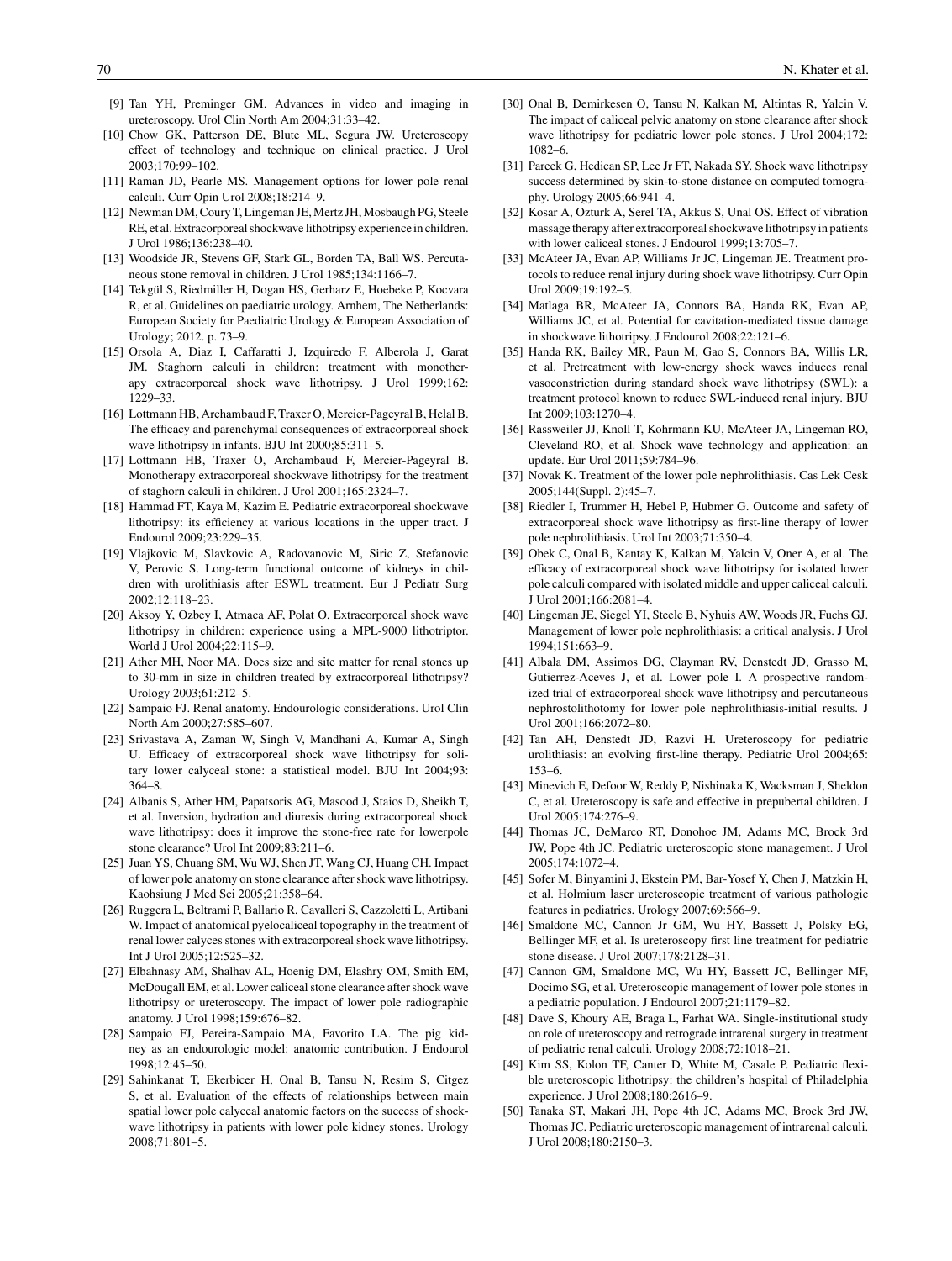- <span id="page-8-0"></span>[51] Knoll T. S2 guidelines on diagnostic, therapy and metaphylaxis of urolithiasis. Part 1: diagnostic therapy. Urologe A 2009;48:917–24.
- [52] Turk C, Knoll T, Petrik A, Sarica K, Straub M, Seitz C. Guidelines on urolithiasis; 2014 [http://www.uroweb.org/gls/pdf/20](http://www.uroweb.org/gls/pdf/20_Urolithiasis_LR March 13 2012.pdf)\_Urolithiasis\_ [LR%20March%2013%202012.pdf](http://www.uroweb.org/gls/pdf/20_Urolithiasis_LR March 13 2012.pdf)
- [53] Wendt-Nordahl G, Mut T, Krombach P, Michel MS, Knoll T. Do new generation flexible ureterorenoscopes offer a higher treatment success than their predecessors. Urol Res 2011;39(June):185–8.
- [54] Knoll T, Wendt-Nordahl G, Trojan L, Wenke A, Roeder N, Alken P. Current aspects of stone therapy. Aktuelle Urol 2005;36:47–54.
- [55] Gettman MT, Segura JW. Current evaluation and management of renal and ureteral stones. Saudi Med J 2001;22:306–14.
- [56] Pierre S, Preminger GM. Holmium laser for stone management. World J Urol 2007;25:235–9.
- [57] Kourambas J, Byrne RR, Preminger GM. Does a ureteral access sheath facilitate ureteroscopy? J Urol 2001;165:789–93.
- [58] L'Esperance JO, Ekeruo WO, Scales Jr CD, Marguet CG, Springhart WP, Maloney ME, et al. Effect of ureteral access sheath on stonefree rates in patients undergoing ureteroscopic management of renal calculi. Urology 2005;66:252–5.
- [59] Bagley DH, Kuo RL, Zeltser IS. An update on ureteroscopic instrumentation for the treatment of urolithiasis. Curr Opin Urol 2004;14:99–106.
- [60] Chiu KY, Cai Y, Marcovich R, Smith AD, Lee BR. Are newgeneration flexible ureteroscopes better than their predecessors? BJU Int 2004;93:115–9.
- [61] Shvarts O, Perry KT, Goff B, Schulam PG. Improved functional deflection with a dual-deflection flexible ureteroscope. J Endourol 2004;18:141–4.
- [62] Troy AJ, Anagnostou T, Tolley DA. Flexible upper tract endoscopy. BJU Int 2004;93:671–9.
- [63] Binbay M, Yuruk E, Akman T, Ozgor F, Seyrek M, Ozkuvanci U, et al. Is there a difference in outcomes between digital and fiberoptic flexible ureterorenoscopy procedures? J Endourol 2010;24:1929–34.
- [64] Pearle MS, Lingeman JE, Leveillee R, Kuo R, Preminger GM, Nadler RB, et al. Prospective, randomized trial comparing shock wave lithotripsy and ureteroscopy for lower pole caliceal calculi 1 cm or less. J Urol 2005;173:2005–9.
- [65] Knoll T, Jessen JP, Honeck P, Wendt-Nordahl G. Flexible ureterorenoscopy versus miniaturized PNL for solitary renal calculi of 10–30 mm size. World J Urol 2011;29:755–9.
- [66] Breda A, Ogunyemi O, Leppert JT, Lam JS, Schulam PG. Flexible ureteroscopy and laser lithotripsy for single intrarenal stones 2 cm or greater – is this the new frontier? J Urol 2008;179:981–4.
- [67] Hyams ES, Munver R, Bird VG, Uberoi J, Shah O. Flexible ureterorenoscopy and holmium laser lithotripsy for the management of renal stone burdens that measure 2–3 cm: a multi-institutional experience. J Endourol 2010;24:1583–8.
- [68] Bassiri A, Ahmadnia H, Darabi MR, Yonessi M. Transureteral lithotripsy in pediatric practice. J Endourol 2002;16:257–60.
- [69] Herndon CD, Viamonte L, Joseph DB. Ureteroscopy in children: is there a need for ureteral dilation and postoperative stenting. J Pediatr Urol 2006;2:290–3.
- [70] Alken P, Hutschenreiter G, Gunther R, Marberger M. Percutaneous stone manipulation. J Urol 1981;125:463.
- [71] de la Rosette J, Assimos D, Desai M, Gutierrez J, Lingeman J, Scarpa R, et al. The clinical research office of the endourological society percutaneous nephrolithotomy global study: indications, complications, and outcomes in 5803 patients. J Endourol 2011;25:11–7.
- [72] Knoll T, Wezel F, Michel MS, Honeck P, Wendt-Nordahl G. Do patients benefit from miniaturized tubeless percutaneous nephrolithotomy? A comparative prospective study. J Endourol 2010;24: 1075–9.
- [73] Nagele U, Horstmann M, Sievert KD, Kuczyk MA, Walcher U, Hennenlotter J, et al. A newly designed amplatz sheath decreases intrapelvic irrigation pressure during mini-percutaneous nephrolitholapaxy. An in vitro pressure-measurement and microscopic study. J Endourol 2007;21:1113–6.
- [74] Lahme S, Bichler KH, Strohmaier WL, Gotz T, Minimally invasive PCNL in patients with renal pelvic and calyceal stones. Eur Urol 2001;40:619–24.
- [75] Monga M, Oglevie S. Minipercutaneous nephrolithotomy. J Endourol 2000;14:419–21.
- [76] Giusti G, Piccinelli A, Taverna G, Benetti A, Pasini L, Corinti M, et al. Miniperc? No, thank you! Eur Urol 2007;51:810–5.
- [77] Jackman SV, Hedican SP, Peters CA, Docimo SG. Percutaneous nephrolithotomy in infants and preschool age children: experience with a new technique. Urology 1998;52:697–701.
- [78] Knoll T, Heger K, Haecker A, Osman M, Alken P, Kohrmann KU, et al. Percutaneous nephrolithotomy: experience from 348 procedures. Eur Urol 2004;3(Suppl.):42.
- [79] Lahme S, Zimmermanns V, Hochmuth A, Liske P. Stones of the upper urinary tract. Update on minimal-invasive endourological treatment. Arch Ital Urol Androl 2008;80:13–7.
- [80] Nagele U, Schilling D, Sievert KD, Stenzl A, Kuczyk M. Management of lower-pole stones of 0. 8–1.5 cm maximal diameter by the minimally invasive percutaneous approach. J Endourol 2008;22:1851–3.
- [81] Gunes A, Ugras MY, Yilmaz U, Baydinç C. Percutaneous nephrolithotomy for pediatric stone disease: our experience with adult-sized equipment. Scand J Urol Nephrol 2003;37:477–81.
- [82] Mor Y, Elmasry YE, Kellet MJ, Duffy PG. The role of percutaneous nephrolithotomy in the management of pediatric renal calculi. J Urol 1997;158:1319–21.
- [83] Dawaba MS, Shokeir AA, Hafez AT, Shoma AM, El-Sherbiny A, Mokhtar A, et al. Percutaneous nephrolithotomy in children. Early and late anatomical and functional results. J Urol 2004;172:1078–81.
- [84] Desai MR, Kukreja RA, Patel SH, Bapat SD. Percutaneous nephrolithotomy for complex pediatric renal calculus disease. J Endourol 2004;18:23–7.
- [85] Zeren S, Satar N, Bayazit Y, Bayazit AK, Payasli K, Ozkeceli R. Percutaneous nephrolithotomy in the management of pediatric renal calculi. J Endourol 2002;16:75–8.
- [86] Preminger GM, Assimos DG, Lingeman JE, Nakada SY, Pearle JS, Wolf Jr JS. AUA Nephrolithiasis Guideline Panel Chapter 1: AUA guideline on management of staghorn calculi: diagnosis and treatment recommendations. J Urol 2005;173:1991–2000.
- [87] Bruce RR, Griffith DP. Retrospective follow-up of patients with struvite calculi. In: Smith LH, Robertson WGL, Finlayson B, editors. Urolithiasis clinical and basic research. New York: Plenum Press; 1981. p. 191.
- [88] Rous SN, Turner WR. Retrospective study of 95 patients with staghorn calculus disease. J Urol 1977;118:902–4.
- [89] Koga S, Arakaki Y, Matsuoka M, Ohyama C. Staghorn calculilongterm results of management. Br J Urol 1991;68:122–4.
- [90] Afshar K, McLorie G, Papanikolaou F, Malek R, Harvey E, Pippi-Salle JL, et al. Outcome of small residual stone fragments following shock wave lithotripsy in children. J Urol 2004;172:1600–3.
- [91] Michaels EK, Fowler Jr JE. Extracorporeal shock wave lithotripsy for struvite renal calculi: prospective study with extended followup. J Urol 1991;146:728–32.
- [92] Streem SB, Geisinger MA, Risius B, Zelch MG, Siegel SW. Endourologic sandwich therapy for extensive staghorn calculi. J Urol 1997;158:342–5.
- [93] Bech EM, Riehle Jr RA. The fate of residual fragments after extracorporeal shockwave lithotripsy monotherapy of infection stones. J Urol 1991;145:6–9.
- [94] Coward RJ, Peters CJ, Duffy PG, Kellet MJ, Choong S, Van't Hoff WG. Epidemiology of paediatric renal stone disease in the UK. Arch Dis Child 2003;88:962–5.
- [95] Raza A, Turna B, Smith G, Moussa S, Tolley DA. Pediatric urolithiasis: 15 years of local experience with minimally invasive endourological management of pediatric calculi. J Urol 2005;174:682–5.
- [96] Al-Busaidy SS, Prem AR, Medhat M. Pediatric staghorn calculi. The role of extracorporeal shock wave lithotripsy monotherapy with special reference to ureteral stenting. J Urol 2003;169:629–33.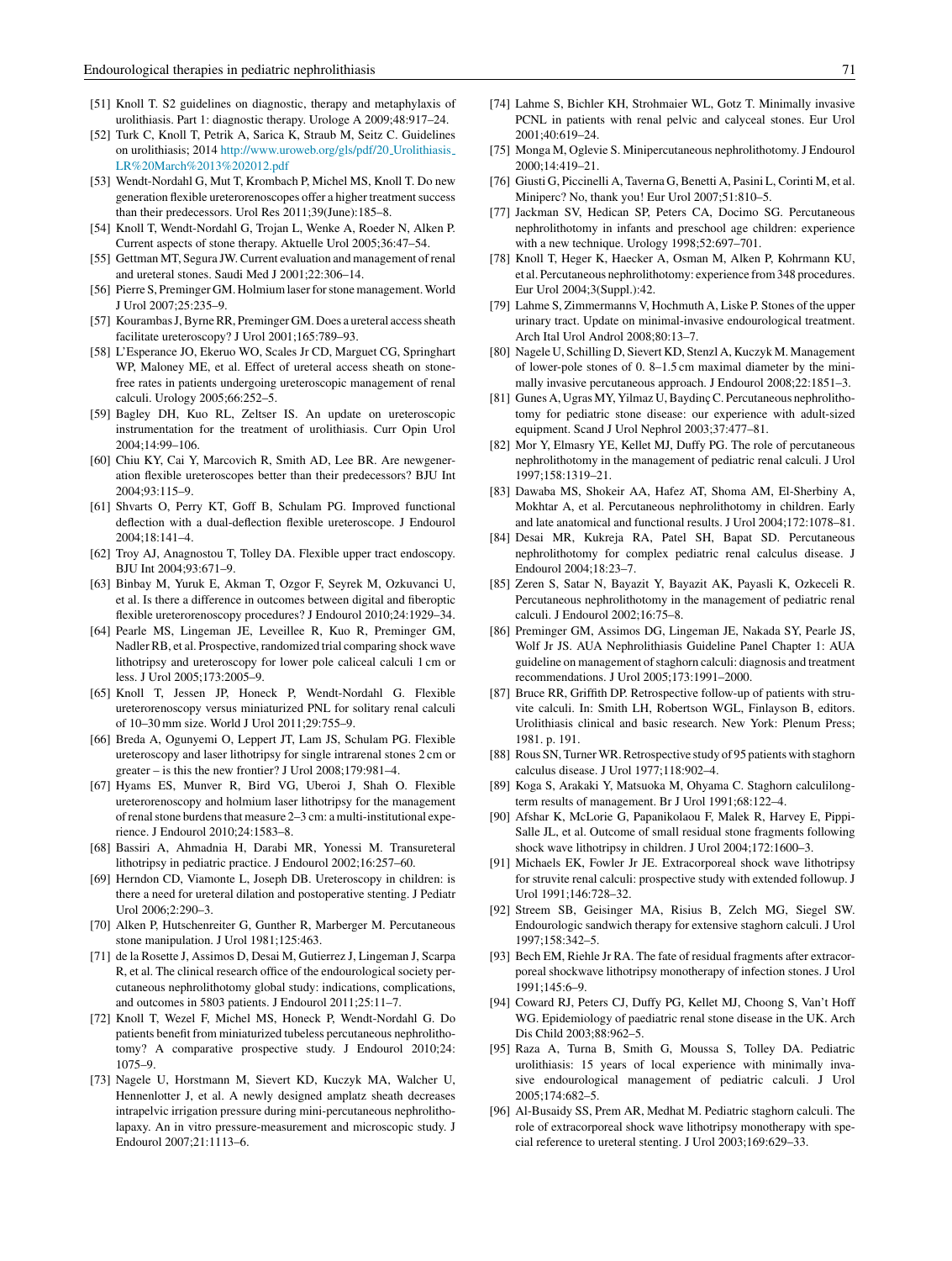- <span id="page-9-0"></span>[97] Kumar R, Anand A, Saxena V, Seth A, Dogra PN, Gupta NP. Safety and efficacy of PCNL for management of staghorn calculi in pediatric patients. J Pediatr Urol 2011;7:248–51.
- [98] Gonen M, Turunç T, Ozturk B, Aygun C, Ozkarde H. Outcome of percutaneous nephrolithotomy in children having complex stones. Urol Int 2009;83:416–9.
- [99] Aron M, Yadav R, Goel R, Hemal AK, Gupta NP. Percutaneous nephrolithotomy for complete staghorn calculi in preschool children. J Endourol 2005;19:968–72.
- [100] Ugur G, Erhan E, Kocabas S, Ozyar B. Anaesthetic/analgesic management of extracorporeal shock wave lithotripsy in paediatric patients. Paediatr Anaesth 2003;13:85–7.
- [101] Nijman RJ, Ackaert K, Scholtmeiier RJ, Lock TW, Schroder FH. Long-term results of extracorporeal shock wave lithotripsy in children. J Urol 1989;142:609–11.
- [102] Guven S, Istanbulluoglu O, Ozturk A, Ozturk B, Piskin M, Cicek T, et al. Percutaneous nephrolithotomy is highly efficient and safe in infants and children under 3 years of age. Urol Int 2010;85: 455–60.
- [103] Kapoor R, Solanki F, Singhania P, Andankar M, Pathak HR. Safety and efficacy of percutaneous nephrolithotomy in the pediatric population. J Endourol 2008;22:637–40.
- [104] Romanowsky I, Lismer L, Asali M, Rosenberg E, Kaneti J. Percutaneous nephrolithotomy for pediatric renal calculus disease. 5 years of local experience. Arch Ital Urol Androl 2008;80:56–8.
- [105] Nouralizadeh A, Basiri A, Javaherforooshzadeh A, Soltani MH, Tajali F. Experience of percutaneous nephrolithotomy using adultsize instruments in children less than 5 years old. J Pediatr Urol 2009;5:351–4.
- [106] Rizvi SA, Naqvi SA, Hussain Z, Hashmi A, Hussain M, Zafar MN, et al. Management of pediatric urolithiasis in Pakistan: experience with 1440 children. J Urol 2003;169:634–7.
- [107] Muslu manoglu AY, Tefekli A, Sarylar O, Binbay M, Altunrende U, Ozkuvanci U. Extracorporeal shock wave lithotripsy as first line treatment alternative for urinary tract stones in children: a large scale retrospective analysis. J Urol 2003;170:2405–8.
- [108] Sarica K, Kupeli S, Sarica N, Gogu O, Kiliç S, Sariba S. Longterm follow-up of renal morphology and function in children after lithotripsy. Urol Int 1995;54:95–8.
- [109] Frick J, Sarica K, Köhle R, Kunit G. Long-term follow-up after extracorporeal shock wave lithotripsy in children. Eur Urol 1991;19:  $225-9$
- [110] Brinkmann OA, Griehl A, Kuwertz-Broking E, Bulla M, Hertle L. Extracorporeal shock wave lithotripsy in children. Efficacy, complications and long-term follow-up. Eur Urol 2001;39:591–7.
- [111] Villanyi KK, Szekely JG, Farkas LM, Javor E, Pusztai C. Shortterm changes in renal function after extracorporeal shock wave lithotripsy in children. J Urol 2001;166:222–4.
- [112] Zargooshi J. Open stone surgery in children. Is it justified in the era of minimally invasive therapies? BJU Int 2001;88:928–31.
- [113] Gough DC, Baillie CT. Paediatric anatrophic nephrolithotomy, stone clearance – at what price? BJU Int 2000;85:874–8.
- [114] Assimos DG, Boyce WH, Harrison LH, McCullough DL, Hall JA. Pediatric anatrophic nephrolithotomy. J Urol 1985;133:233–5.
- [115] McAleer IM, Kaplan GW, Bradley JS, Carroll SF. Staghorn calculus endotoxin expression in sepsis. Urology 2002;59:601.
- [116] Argyropoulos AN, Tolley DA. Optimizing shock wave lithotripsy in the 21st century. Eur Urol 2007;52:344–52.
- [117] Srisubat A, Potisat S, Lojanapiwat B, Setthawong V, Laopaiboon M. Extracorporeal shock wave lithotripsy (ESWL) versus percutaneous nephrolithotomy (PCNL) or retrograde intrarenal surgery (RIRS) for kidney stones. Cochrane Database Sys Rev 2009:CD007044.
- [118] Zanetti G, Kartalas-Goumas I, Montanari E, Federici AB, Trinchieri A, Rovera F, et al. Extracorporeal shockwave lithotripsy in patients treated with antithrombotic agents. J Endourol 2001;15:237–41.
- [119] Preminger GM. Management of lower pole renal calculi: shock wave lithotripsy versus percutaneous nephrolithotomy versus flexible ureteroscopy. Urol Res 2006;34:108–11.
- [120] Watterson JD, Girvan AR, Cook AJ, Beiko DT, Nott L, Auge BK, et al. Safety and efficacy of holmium: YAG laser lithotripsy in patients with bleeding diatheses. J Urol 2002;168:442–5.
- [121] Dash A, Schuster TG, Hollenbeck BK, Faerber GJ, Wolf Jr JS. Ureteroscopic treatment of renal calculi in morbidly obese patients: a stone-matched comparison. Urology 2002;60:393–7.
- [122] Kupajski M, Tkocz M, Pawłowski W, Ziaja D. Impact of diameter, number and location of stones on the effectiveness and safety of minimally invasive PCNL and URSL treatment on a solitary kidney. Eur Urol Suppl 2014;10(9):591.
- [123] Tiselius HG, Alken P, Buck C. Guidelines on urolithiasis. Eur AssocUrol 2008 [www.uroweb.org/fileadmin/user](http://www.uroweb.org/fileadmin/user_upload/Guidelines/Urolithiasis.pdf)\_upload/Guidelines/ [Urolithiasis.pdf](http://www.uroweb.org/fileadmin/user_upload/Guidelines/Urolithiasis.pdf)
- [124] Matlaga BR, Kim SC, Lingeman JE. Improving outcomes of percutaneous nephrolithotomy: access. Eur Urol EAU Update Ser 2005;3:37–43.
- [125] Segura JW, Patterson DE, LeRoy AJ, Williams Jr HJ, Barrett DM, Benson Jr RC, et al. Percutaneous removal of kidney stones: review of 1000 cases. J Urol 1985;134:1077–81.
- [126] Stoller ML, Wolf JS, Lezin MA. Estimated blood loss and transfusion rates associated with percutaneous nephrolithotomy. J Urol 1994;152:1977–81.
- [127] Liatsikos EN, Kapoor R, Lee B, Jabbour M, Barbalias G, Smith AD. Angular percutaneous renal access. Multiple tracts through a single incision for staghorn calculous treatment in a single session. Eur Urol 2005;48:832–7.
- [128] Kessaris DN, Bellman GC, Pardalidis NP, Smith AG. Management of hemorrage after percutaneous renal surgery. J Urol 1995;153:604–8.
- [129] El-Nahas AR, Shokeir AA, El-Assmy AM, Mohsen T, Shoma AM, Eraky I, et al. Post-percutaneous nephrolithotomy extensive hemorrhage: a study of risk factors. J Urol 2007;177:576–9.
- [130] Kukreja R, Desai M, Patel S, Bapat S, Desai M. Factors affecting blood loss during percutaneous nephrolithotomy: prospective study. J Endourol 2004;18:715–22.
- [131] Canes D, Hegarty NJ, Kamoi K, Haber GP, Berger A, Aron MAT Functional outcomes following percutaneous surgery in the solitary kidney. J Urol 2009;181:154–60.
- [132] Jones DJ, Kellett MJ, Wickham JE. Percutaneous nephrolithotomy and the solitary kidney. J Urol 1991;145:477–80.
- [133] Akman T, Binbay M, Tekinarslan E, Ozkuvanci U. Outcomes of percutaneous nephrolithotomy in patients with solitary kidneys: a single-center experience. Urology 2011;78:272–6.
- [134] Marguet CG, Springhart WP, Tan YH, Patel A, Undre S, Albala DM, et al. Simultaneous combined use of flexible ureteroscopy and percutaneous nephrolithotomy to reduce the number of access tracts in the management of complex renal calculi. BJU Int 2005;96:1097–100.
- [135] Mayo ME, Krieger JN, Rudd TG. Effect of percutaneous nephrostolithotomy on renal function. J Urol 1985;133:167–9.
- [136] Traxer O, Smith 3rd TG, Pearle MS, Corwin TS, Saboorian H, Cadeddu JA, et al. Renal parenchymal injury after standard and mini percutaneous nephrostolithotomy. J Urol 2001;165:1693–5.
- [137] Yuruk E, Binbay M, Sari E, Akman T, Altinyay E, Baykal M, et al. A prospective, randomized trial of management for asymptomatic lower pole calculi. J Urol 2010;183:1424–8.
- [138] Liou LS, Streem SB. Long-term renal functional effects of shock wave lithotripsy, percutaneous nephrolithotomy and combination therapy: a comparative study of patients with solitary kidney. J Urol 2001;166:36–7.
- [139] Resorlu B, Kara C, Oguz U. Percutaneous nephrolithotomy for complex caliceal and staghorn stones in patients with solitary kidney. Urol Res 2011;39:171–6.
- [140] Clayman RV, Surya V, Miller RP, Castaneda-Zuniga WR, Amplatz K, Lange PH. Percutaneous nephrolithotomy. An approach to branched and staghorn renal calculi. JAMA 1983;250:73–5.
- [141] Streem SB, Yost A, Dolmatch B. Combination 'sandwich' therapy for extensive renal calculi in 100 consecutive patients: immediate, long-term and stratiWed results from a 10-year experience. J Urol 1997;158:342–5.